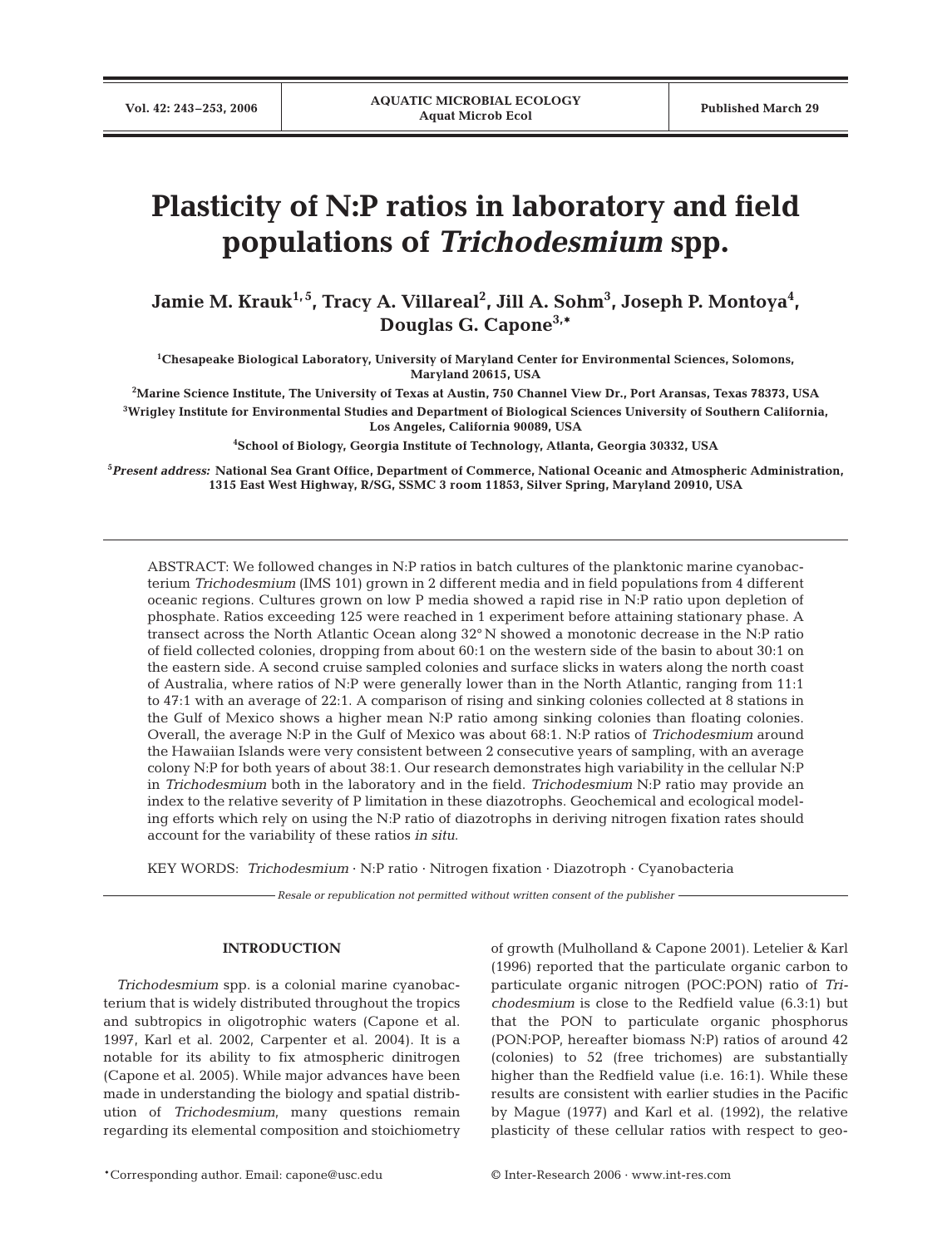graphical location and physiology are not known. Comparative analyses of laboratory populations of *Trichodesmium* and other diazotrophs under different growth conditions and of diverse field populations are necessary to understand the potential variance in this key cellular parameter. In addition, constraining diazotroph biomass N:P ratios is important for improving geochemical estimates of nitrogen fixation in the ocean.

Several recent geochemical studies of nitrate and phosphate fields in sub-euphotic zone waters of the tropical and subtropical North Atlantic have reported large excesses of regenerated nitrate  $(NO<sub>3</sub><sup>-</sup>)$  relative to phosphate (PO4 3–). A parameter, termed *N*\*, first developed by Michaels et al. (1996) and more fully by Gruber & Sarmiento (1997), was applied to data from the Geochemical Ocean Section Study (GEOSEC) cruises from 1972 to 1978. *N*\* represents the degree to which  $NO<sub>3</sub><sup>-</sup>$  concentration deviates from Redfield proportions with  $PO<sub>4</sub><sup>3-</sup>$  concentration and is generally some variant of:

$$
N^* = [NO_3^-] - 16 \times [PO_4^{3-}] \tag{1}
$$

Positive gradients of *N*\* indicate possible exogenous sources of nitrogen (e.g.  $N_2$  fixation) or removal of phosphorus while gradients of decreasing *N*\* indicate differential removal of nitrogen (e.g. by denitrification) relative to P.

In the Atlantic, there is a distinct *N*\* maximum in the thermocline of the tropical and subtropical North Atlantic, with higher values in the northern gyre than in the southern gyre. These anomalies have been interpreted to result from  $N_2$  fixation (Michaels et al. 1996, Gruber & Sarmiento 1997). Gruber & Sarmiento (1997) estimated total  $N_2$  fixation by integrating the excess N signal along isopycnal surfaces and assuming that the biomass N:P ratio of  $N_2$  fixers was greater than Redfield (16:1). They found the rates derived by this approach to be substantially greater than earlier estimated (e.g. Carpenter 1983a). However, basin scale gradients are not well characterized and use of regional gradients may yield lower integrated rates than previously suggested (Hansell et al. 2004). While Gruber & Sarmiento (1997) and Hansell et al. (2004) differ in their assumptions about the size and magnitude of these gradients, they both assume an N:P ratio for  $N_2$  fixers of 125:1. However, the derived estimate of  $N_2$  fixation is sensitive to the N:P chosen, and as the N:P ratio of diazotrophs is decreased, the estimate of  $N_2$  fixation rate increases.

Using the N:P ratio of field and laboratory populations of *Trichodesmium* as a diagnostic marker, it may be possible to assess the relative extent of P limitation in the ocean and also to contribute essential data to the wider questions of interpreting the *N*\* signal and of

the role of oligotrophic oceans in global  $N_2$  fixation. We therefore examined the response of the biomass N:P ratio of cultures of *Trichodesmium* grown under different initial phosphate concentrations and determined the N:P ratio of natural populations of *Trichodesmium* at 4 diverse oceanic locations.

# **MATERIALS AND METHODS**

**Culture growth curve experiments.** We examined *Trichodesmium* IMS 101 in batch culture in order to determine the variability in their biomass N:P ratios. The cultures were maintained in the laboratory statically in an incubator with cool white fluorescent bulbs (irradiance = 90 µmol quanta  $m^{-2}$  s<sup>-1</sup>) on a 12:12 h light:dark cycle at 27°C. All cultures were grown on YBC II media, a defined nitrogen free media of salinity 36 PSU (Chen et al. 1996), shaken once per day, and transferred on average once every 2 to 3 wk when densities increased or culture health declined. We here report the results from 2 growth curve experiments which were each conducted for a duration of approximately 1 mo.

The first growth curve experiment (Expt 1) ran from 7 May to 1 June 1999, and was carried out in duplicate under 2 different conditions. Media 1 was standard YBC II media (Chen et al. 1996), containing 50  $\mu$ M PO<sub>4</sub><sup>3-</sup> and here termed 'high phosphate'. Media 2 was the same except it contained only 5  $\mu$ M  $PO<sub>4</sub><sup>3-</sup>$  ('low phosphate'). Inocula for both treatments (low and high phosphate) were raised in standard YBC II with 50 µM phosphate. Samples were taken from each treatment flask every other day for 25 d. At each time point, 5 ml of culture was preserved in 2% glutaraldehyde for later trichome counts using light microscopy. We assumed 100 cells per trichome (Carpenter 1983a). Sub-samples were also collected for  $N_2$ fixation determination and for filtration onto combusted 25 mm GF/F filters for PON, POC and POP determinations. The volume sampled was adjusted throughout the growth curve to accommodate increasing cell density. POP analysis was conducted by the Nutrient Analytical Services Laboratory (NASL) at the Chesapeake Biological Laboratory (CBL) using the persulfate digestion method of D'Elia et al. (1977) and total particulate C and N was measured on an elemental analyzer (Europa ANCA CN) interfaced to a mass spectrometer (Europa 20/20) using the integrated mass signal for each element. Ten ml samples were filtered onto 5 µm polycarbonate membrane filters and analyzed for chlorophyll content using a methanol extraction and subsequent measurement of chlorophyll by fluorescence, as described by MacKinney (1941).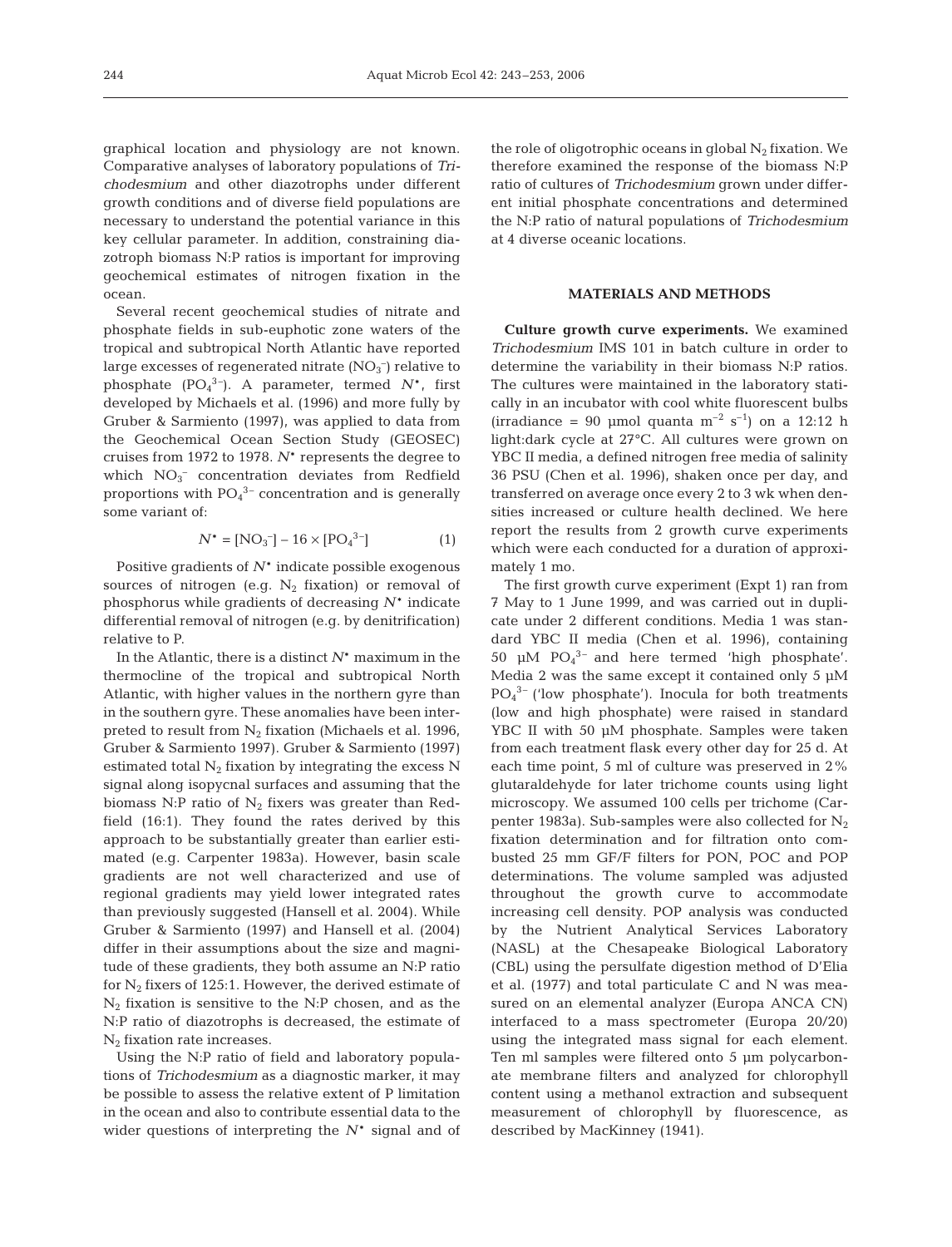A second growth curve (Expt 2) similar in design and culture conditions to Expt 1 was performed in triplicate at the University of Southern California from 11 February 2000 through 3 March 2000. In Expt 2, parent cultures for inocula had been raised under the 2 respective conditions of low and high phosphate. In addition to the standard suite of parameters, concentrations of  $PO<sub>4</sub><sup>3-</sup>$  were also analyzed over the course of this experiment on a Lachat continuous flow injection colorimetric nutrient analyzer. POP and PON contents were measured as  $PO<sub>4</sub><sup>3-</sup>$  and NO3 – after potassium persulfate digestion similar to the method used in Expt 1 (Raimbault et al. 1999) and also analyzed on the Lachat. In all cases, bacteria were present in the culture under both media conditions at low  $(<10<sup>4</sup> m l<sup>-1</sup>)$  initial densities but reached densities of  $10^6$  ml<sup>-1</sup> by stationary phase. N:P ratios are expressed as molar ratios.

The acetylene reduction procedure was used to estimate N<sub>2</sub> fixation rate (Capone 1993). Ten ml volumes of culture in serum vials sealed with silicone septa were amended with 1 ml of purified acetylene Samples were incubated at 27°C. Sub-samples (100 µl) of the gas phase were removed and analyzed by flame ionization gas chromatography about every 30 min over a time course of several hours as described by Capone (1993). Assays were conducted at every time point along the growth curve and were initiated at approximately the same time in the late morning or early afternoon every day, with light

incubation at  $27^{\circ}$ C. N<sub>2</sub> fixation was not measured during dark periods.

**Field collections.** Field collections were made during cruises aboard the RV 'Maurice Ewing' (27 October through 29 November 1999) in tropical northern Australian waters (primarily the Arafura, Timor and Coral Seas); aboard the RV 'Seward Johnson' in the Sargasso Sea and Atlantic Ocean on a cruise track from Bermuda to Tenerife, Canary Islands (9 May through 24 May 2000); aboard the RV 'Longhorn' in the Gulf of Mexico (July 2000); and aboard the RV 'Kilo Moana' (September to October 2002) and the RV 'Roger Revelle' (July to August 2003) in the North Pacific Subtropical Gyre (NPSG) (Fig. 1).

During the November 1999 cruise north of Australia, fresh samples of *Trichodesmium* spp. were generally collected by gentle plankton tows from the upper 20 m of the water column. In cases where *Trichodesmium* was extremely abundant and could be seen in patches or 'slicks' on the surface of the water, samples were collected by dropping a plastic bucket directly over the side of the ship. Some 'slick' samples were also collected by deploying a Zodiac from the ship and bucket sampling directly off the side. Only colonies were collected by hand picking them with disposable plastic inoculating loops into filtered seawater (GF/F) stored in polycarbonate bottles for filtering.

Samples of colonies were filtered onto precombusted GF/F filters. Particulate filters were kept frozen during the cruise and then dried in a 60°C drying oven at the

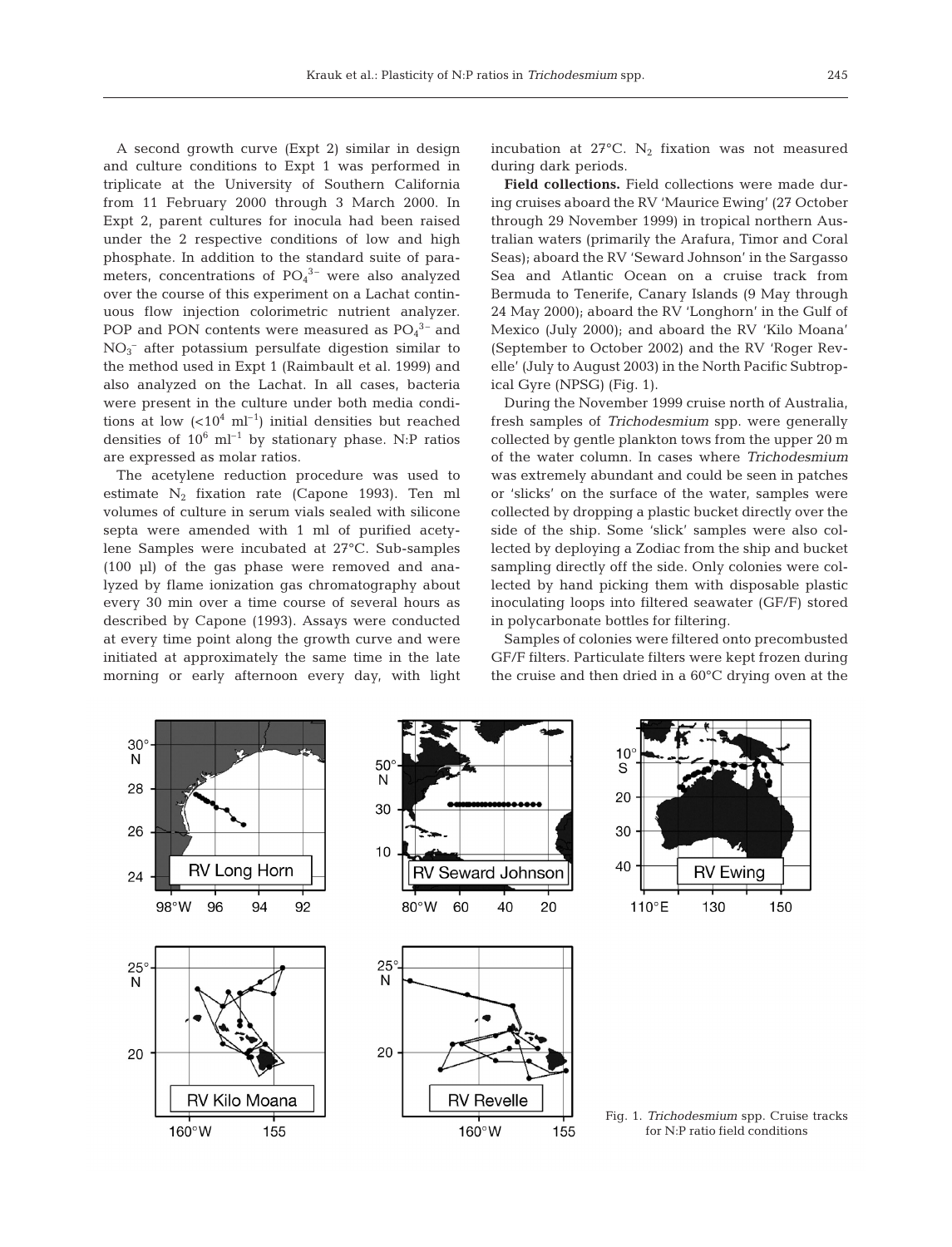termination of the cruise for later persulfate digestion (Raimbault et al. 1999) and analysis on a Lachat continuous-flow auto analyzer system at the Marine Science Institute (University of Texas at Austin). Similar collections were undertaken in the Sargasso Sea and Atlantic Ocean. In the Gulf of Mexico, *Trichodesmium* brought aboard were separated on the basis of buoyancy status (floating or sinking) and these groups were analyzed for particulate matter separately (Villareal & Carpenter 2003). On the first NPSG cruise, colonies of *Trichodesmium* were picked out of the plankton tow using a plastic inoculating loop while filaments of the closely related *Katygnemene* spp. were allowed to aggregate on the surface of the tow material held in a bucket, then gently removed and placed in freshly GF/F filtered seawater. Both types of samples were poured into the barrel of a syringe and then gently filtered onto an in line GF/F filter. On the 2003 NPSG cruise, *Trichodesmium* colonies were picked directly onto filters with an inoculating loop after rinsing in filtered seawater. In all environments, both puff and tuft colony morphologies were collected.

# **RESULTS**

# **Culture growth experiments**

During the 25 d Expt 1, cultures grown on each media followed very similar trends, with 6 d lags followed by rapid growth. Biomass doubling times were 3.5 d for the high phosphate culture and 3.4 d for the low phosphate culture, with density finally reaching  $>$ 30 000 cells ml<sup>-1</sup> by Day 25 (Fig. 2).

In Expt 2, the culture grown in high phosphate media reached only  $23000$  cells ml<sup>-1</sup> at Day 18, maintaining a 2.3 d doubling time throughout before leveling off; the culture grown in low phosphate media exhibited a doubling time of 2.5 d and peaked at  $10000$  cell ml<sup>-1</sup> at Day 14 followed by a sharp decline to 10 cells  $ml^{-1}$  by the end of the growth curve at Day 21 (Fig. 3). For both culture experiments, doubling



Fig. 2. *Trichodesmium* IMS 101 growth curve 1. (A) Cell counts, (B) N:P ratio, (C) ammonium concentrations and (D)  $C_2H_2$  reduction rates. Error bars are  $\pm$  SE



Fig. 3. *Trichodesmium* IMS 101 growth curve 2. (A) Cell counts, (B) N:P ratio and  $PO<sub>4</sub><sup>3-</sup>$  concentrations, (C) ammonium concentrations and (D)  $C_2H_2$  reduction rates. Error bars are  $\pm$  SE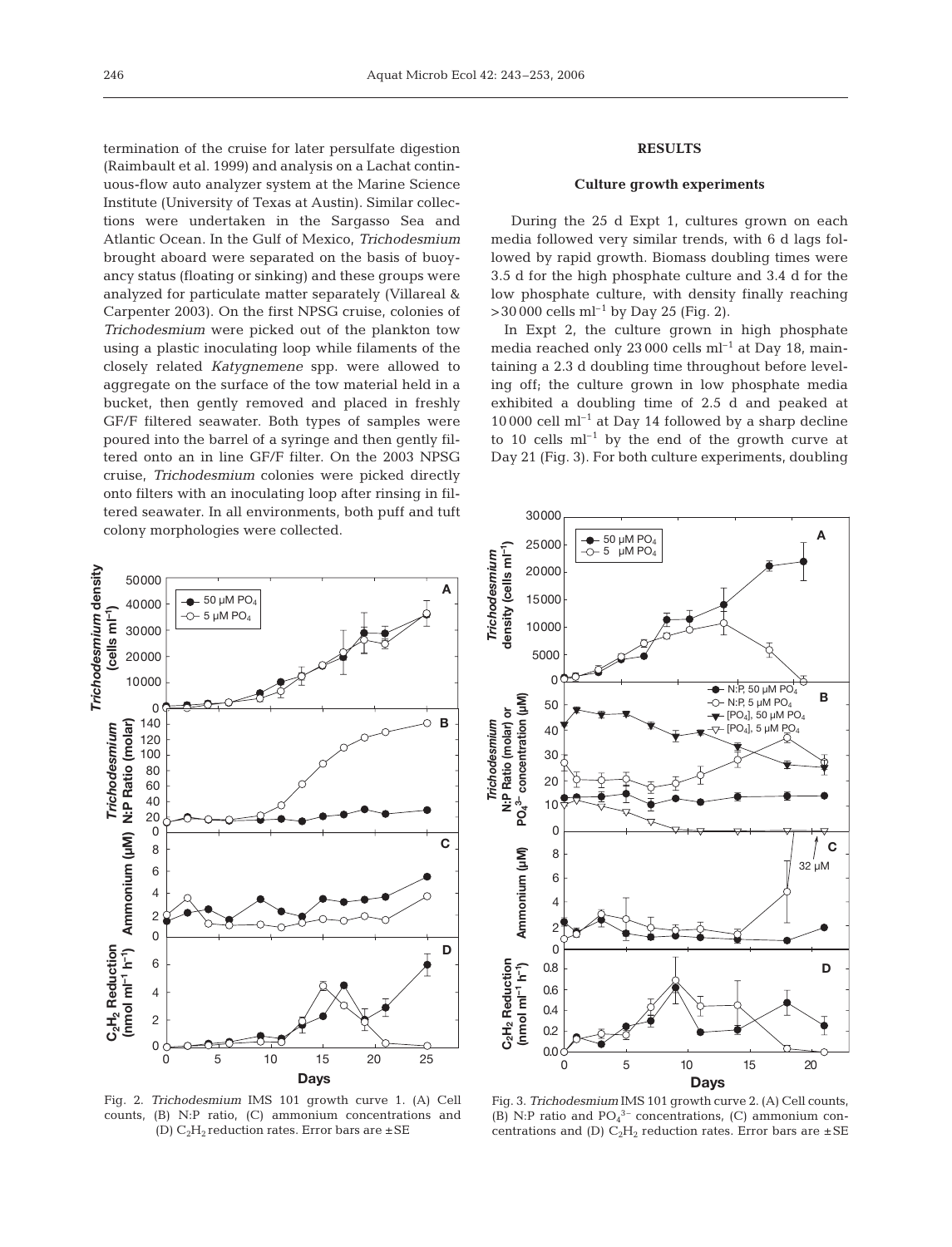times of 2 to 4 d were similar to growth rates reported by Chen et al. (1996) and Mulholland & Capone (1999, 2001).

Chlorophyll *a* trends closely mirrored cell counts with chlorophyll levels in low phosphate media cultures declining during the last days of the growth curve (Mulholland & Capone 1999), while chlorophyll levels in standard YBC II media with high phosphate continued to increase or level off during the final days of the growth curve (data not shown). Ambient  $\mathrm{NH}_4^+$ concentrations in culture filtrates were measured in each of the 2 growth curves during Expts 1 and 2, and typically fluctuated between 1 and 4 µM over the duration of the growth curve (Figs. 2C & 3C). The ammonium levels for the 2 experiments increased during the last time point as the cultures reached stationary phase, with a sharp increase at the final point in the low phosphate treatment of Expt 2.  $N_2$  fixation in the 2 cultures was comparable over most of the time course, except for the final 2 time points when rates in the P depleted cultures fell to low levels while being maintained in the high P media (Figs. 2D & 3D).

Ambient phosphate was measured in the filtrate only during Expt 2 and was initially approximately equivalent to the 50 µM high phosphate media conditions in the high P treatment and about 10  $\mu$ M PO $_4^{3-}$  in the low phosphate media (Fig. 3B). The somewhat higher concentration than expected (5  $\mu$ M) in the low PO<sub>4</sub><sup>3-</sup> treatment may have been due to a minor contamination artifact or analytical error. Phosphate concentrations decreased from 48 to 25 µM in the standard YBC II media-grown culture and from an initial concentration of 10 to 0 µM on Day 11 in the low phosphate media when the N:P ratio began to increase (Fig. 3B).

The biomass N:P ratios of cultures grown in high phosphate YBC II were near or below the Redfield ratio of 16:1 (Figs. 2B & 3B) and ranged from 7 to 18 in a preliminary experiment (data not shown), 8 to 11 during Expt 1 and 11 to 15 during Expt 2. However, cultures grown on 5  $\mu$ M KH<sub>2</sub>PO<sub>4</sub> media, while initially near Redfield N:P, generally increased their biomass N:P ratio as the growth curve progressed. The biomass N:P of low phosphate media-grown culture increased from 8 to 140 in Expt 1 and from 13 to 37 during Expt 2.

A 2-factor ANOVA and mixed model design was performed on each full data set of each growth curve and tested against the theoretical Redfield ratio of 106 C:16 N:1 P. Cultures grown with high and low phosphate availability in Expts 1 and 2 both had N:P ratios significantly different than Redfield ( $p < 0.05$ ). The mixed model statistic showed that cultures grown on high phosphate during Expts 1 and 2 had biomass N:P ratios significantly lower than 16 and cultures grown on low phosphate in both experiments had ratios significantly higher than 16 ( $p < 0.05$ ). In Expt 2, the offset in the biomass N:P ratio between high and low phosphate cultures initially and across the growth curve was significantly different  $(p < 0.05)$  (see above). Ambient phosphate in the filtrate of low phosphate cultures decreased in parallel with the sharp increase in biomass N:P, while the high phosphate cultures showed only a slight decrease in ambient phosphate as phosphorus was incorporated into biomass. Expt 2 also showed a sharp decrease in trichome density and chlorophyll *a* content in low phosphate cultures at the same time that  $PO_4^{3-}$  was depleted from the media.

A simple phosphorus mass balance of Expt 2, with both POP in *Trichodesmium* and ambient PO<sub>4</sub><sup>3-</sup> in filtrate, showed that at least 77% of the 50 µM initial PO4 3– from YBC II media was accounted for by POP and at least 65% of the 5  $\mu$ M initial PO<sub>4</sub><sup>3-</sup> from the low phosphate media was recovered as POP. The remainder was likely in the unmeasured dissolved organic phosphorus (DOP) pool, or alternatively a result of incomplete digestion of POP (or both).

### **Field collections**

The field populations sampled represented a range of conditions and densities of *Trichodesmium*. During the Australian cruise of October to November 1999, *Trichodesmium* spp. was abundant and highly variable, and surface slicks were observed at many stations throughout the cruises, reaching densities over  $10^5$  colonies<sup>-1</sup> (Mulholland et al. 2002). The Atlantic cruise occurred in May 2000, relatively early for high densities of *Trichodesmium* in this region (McCarthy & Carpenter 1979). Densities were less than  $0.05$  colony<sup>-1</sup> at every station along the cruise track at 32° N latitude with the exception of Stn 43, where densities were 2 colonies–1. Colony densities in the Gulf of Mexico were 2 to 5 colonies<sup>-1</sup> at most stations with 1 station showing a surface slick of 51 colonies–1. Densities of colonies on both the September 2002 and the August 2003 Pacific cruises ranged from less than 1 to up to 12 colonies<sup>-1</sup> with an average of about 2 colonies<sup>-1</sup>.

Ambient nutrient concentration varied greatly across the Australian transect. Surface  $NO_x (NO_2)$  plus  $NO_3)$ values ranged from  $0$  to  $2.2 \mu M$  across stations while  $PO<sub>4</sub><sup>3-</sup>$  values varied from 0 to 0.3 µM. At most stations, the ratio of  $NO_x:PO_4^{3-}$  was well below 16:1, averaging about 3.9. Surface nutrient concentrations of  $NO<sub>x</sub>$  and  $PO<sub>4</sub><sup>3-</sup>$  were below the detection limit in the North Atlantic. In the Gulf of Mexico,  $PO_4^{3-}$  values were very low  $(-0.03 \mu M)$  to unmeasurable, while NO<sub>x</sub> was detected at most stations in the 0.02 to 0.08 µM range. Surface values for  $NO<sub>3</sub><sup>-</sup>$  were generally below the limit of detection for the 2 North Pacific cruises, while  $PO_4^{3-}$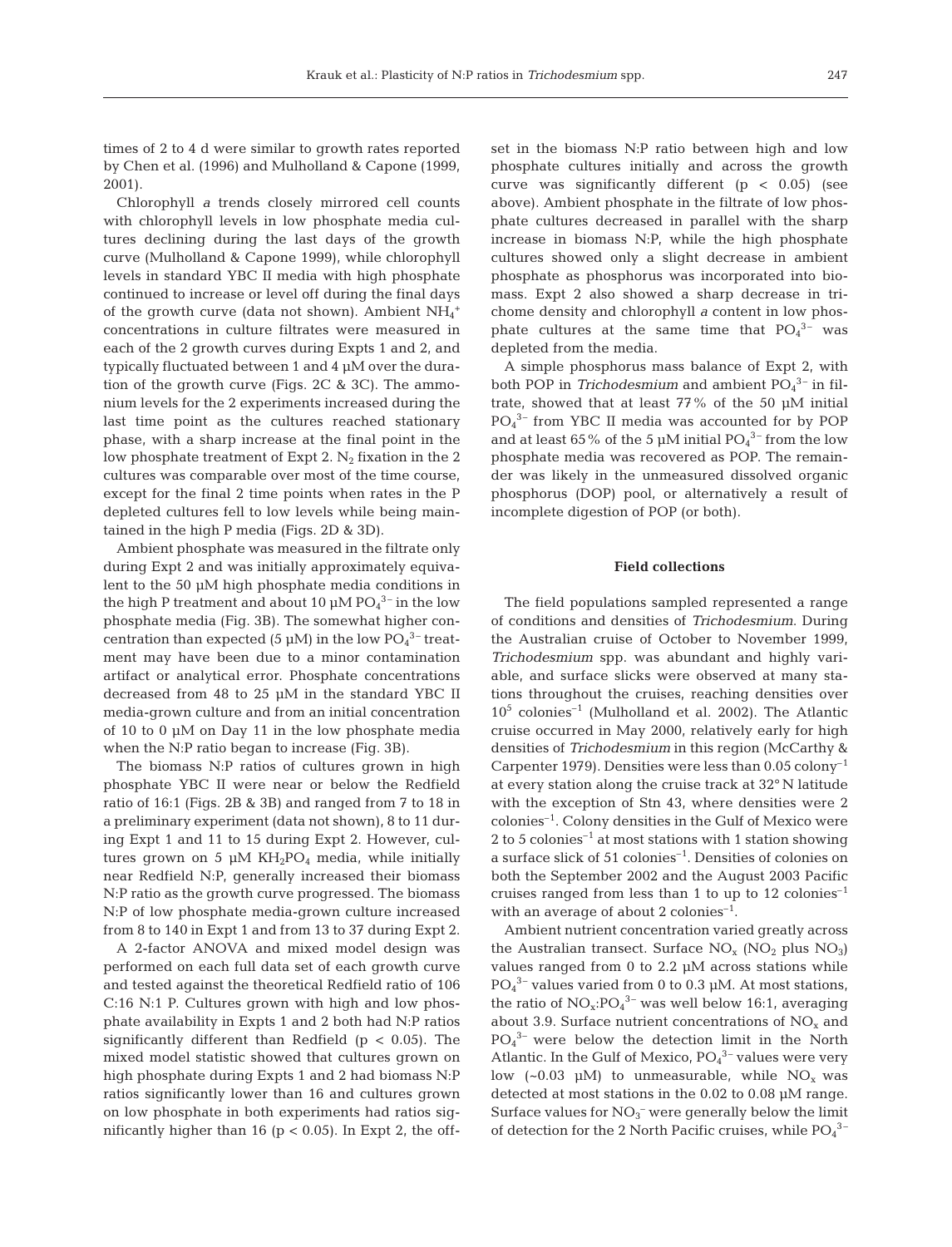

Fig. 4. *Trichodesmium* spp. N:P ratios of field populations. Samples were performed in duplicate for (A) the Australian transect and in triplicate for (B) the North Atlantic transect. Values in (B) are ±SE. Note differences in *y*-axis scale

concentrations during the September 2002 cruise averaged about 0.03 µM and ranged from 0.005 to 0.108 µM on the August 2003 cruise.

The N:P ratio along a 2-way transit of northern Australia (Fig. 4A) ranged from about 11 to 47, with an average of 22. There was a weak trend of decreasing N:P toward the west. There was no apparent relationship between the N:P ratio of *Trichodesmium* and surface  $PO_4^{3-}$  concentration ( $r^2 = 0.005$ ). A decreasing trend in the PON:POP ratio in *Trichodesmium* spp. colonies was readily apparent across the west to east Atlantic transect along 32° N (Fig. 4B), with highest values of *Trichodesmium* N:P of 60 at the western extreme, and much lower values of about 30 at the eastern end of the transect.

In the Gulf of Mexico, the biomass N:P of floating colonies ranged from 27.7 to 69.7, with an average of approximately 50. A frequency histogram of colony N:P showed substantial variation within the buoyancy category. Mean biomass N:P ratio varied more widely



Fig. 5. *Trichodesmium* spp.*.* N:P ratios of (A) floating and (B) sinking colonies (Gulf of Mexico)



Fig. 6. *Trichodesmium* spp.. N:P ratios of floating and sinking colonies (Gulf of Mexico). Averages for each station  $\pm$ SE, n = 3

in sinking colonies, but in both cases the mean ratio was 50% or less of the maximum ratio (Fig. 5). As previously shown (Villareal & Carpenter 2003), sinking colonies in the Gulf of Mexico had significantly higher  $(p < 0.0001)$  N:P ratios compared to floaters, ranging from 63 to 100 and averaging about 90. The overall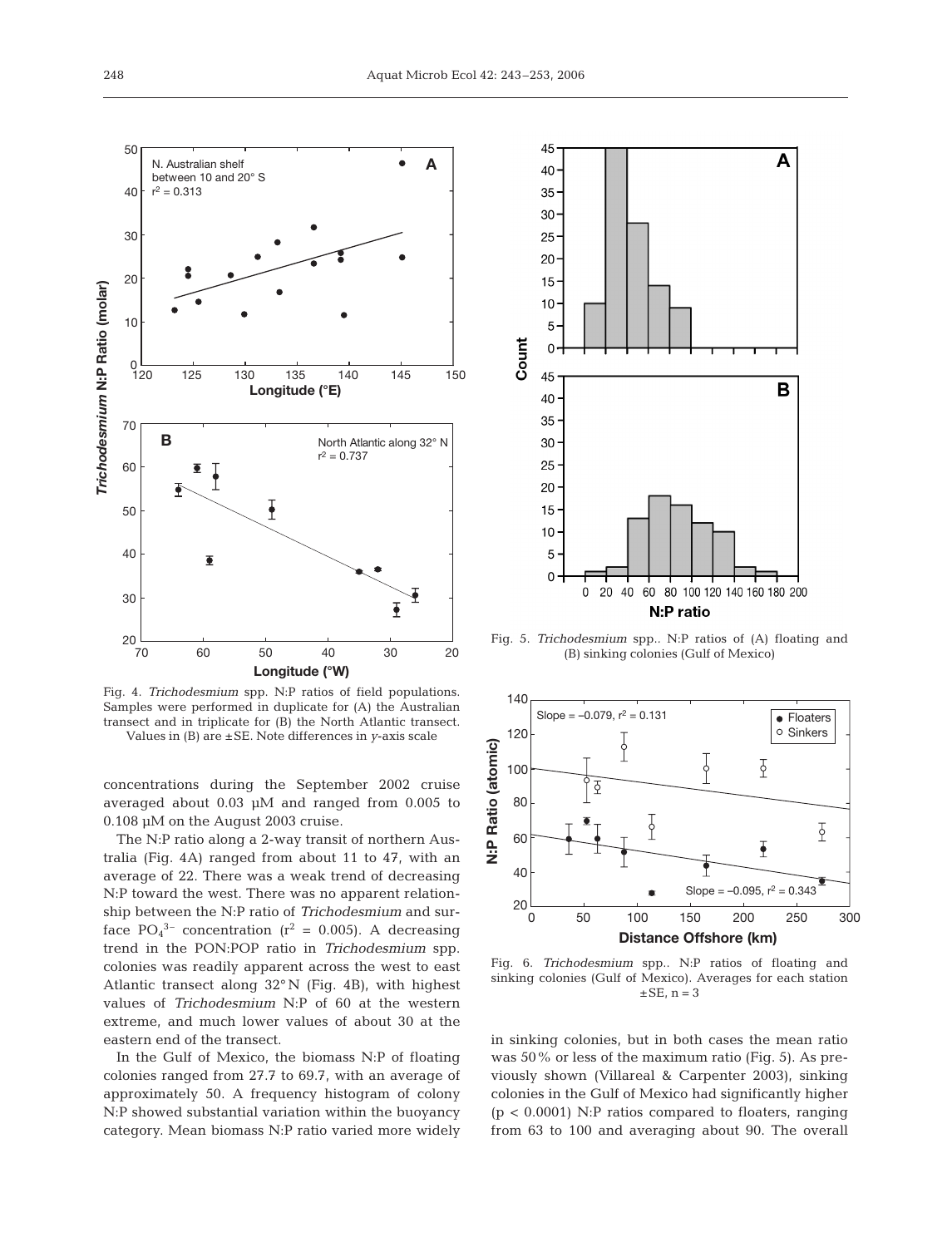average of the samples collected (both floating and sinking colonies) was 68.4. The N:P ratio of colonies decreased moving offshore (Fig. 6).

The depth pattern of the N:P ratio in *Trichodesmium* colonies was distinct for floating and sinking colonies, and varied along the transect (Fig. 7). Except for Stn 1, floating colonies tended to have higher N:P ratios near the surface and were relatively uniform at depth. In most cases, the N:P ratio of sinking colonies far exceeded that of rising colonies collected from the same depth. There was, however, no clear pattern with depth for sinking colonies.

Biomass N:P ratios of samples of *Trichodesmium* collected in the Pacific in 2002 and 2003 averaged 36.2 and 40.1, and were not significantly different  $(p > 0.05)$ from each other. *Katygnemene* collected in 2002 had an average biomass N:P of 33.9 and was not significantly different (p > 0.05) from the *Trichodesmium* collected that same year. Neither *Trichodesmium* nor *Katygnemene* biomass N:P ratios showed correlation to  $PO_4^3$ <sup>-</sup> concentrations (Fig. 8).

#### **DISCUSSION**

Both laboratory cultures and field populations of *Trichodesmium* exhibited a broad range of N:P ratios, depending on their nutrient environment. Furthermore, our data suggest that the biomass N:P ratio of *Trichodesmium*, and other diazotrophs such as *Katygnemene*, respond to, and may be a useful diagnostic of, phosphorus limitation.

Laboratory cultures show a distinct response in biomass N:P ratios to limiting phosphorus and alter their



Fig. 7. *Trichodesmium* spp.. Depth profiles of N:P ratios for colonies (Gulf of Mexico). Distance offshore for each station given in parentheses. Open symbols = sinking, closed symbols = floating. Error bars are  $\pm$  SE



Fig. 8. N:P ratios of *Trichodesmium* spp. colonies in the North Pacific subtropical gyre in 2002, 2003, and *Katygnemene* in 2002 compared to  $PO<sub>4</sub><sup>3-</sup> concentrations$ 

biomass N:P substantially before starvation is manifested in cell biomass, chlorophyll, or  $N_2$  fixation rates as occurs later in the growth curve*.* The lower biomass in low phosphate medium compared to high phosphate medium further confirms that cells were phosphate depleted in the low phosphate experiments. While cultures grown with low phosphate have N:P ratios that were initially similar to those cultures grown on higher phosphate media, the divergence is marked and large once phosphate levels are depleted. In contrast, the N:P ratio of each culture grown on standard YBC II media remained relatively constant and lower than the Redfield ratio, indicating phosphate sufficiency throughout the growth curves.

Phosphate concentrations in the filtrate were inversely related to the trend in the biomass N:P ratios, as would be expected in phosphate-depleted cultures (Fig. 9). In YBC II media cultures, the ambient dissolved phosphate levels remained relatively constant throughout the duration of the growth curve, dropping to no more than 40% of the initial concentration by the



Fig. 9. Phosphate concentration vs. N:P ratio in culture Expt 2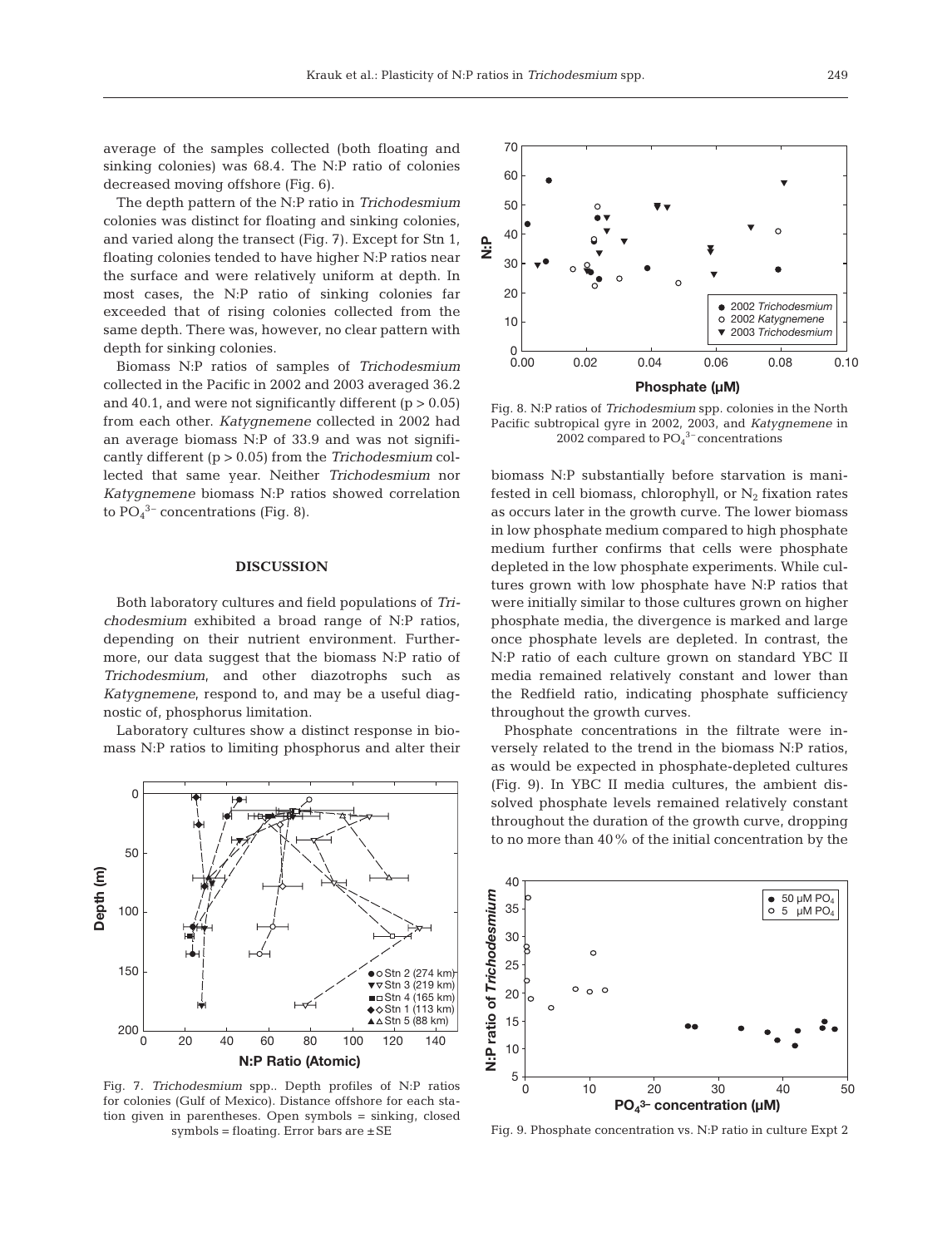final time point, indicating that phosphorus limitation was not reached. In contrast, the low-phosphate grown cultures had a much more significant decrease in ambient phosphate over time as the limited nutrient supply was depleted.

There were, however, differences in the 2 experiments. In Expt 1, the growth rate of *Trichodesmium* was apparently not limited by P over the time course, but large changes in biomass N:P ratio were seen. Thus, the biomass N:P ratio is very sensitive, and increases when *Trichodesmium* reaches P depletion. The growth rate was also the same in the 2 treatments in the beginning of Expt 2. However, towards the end of this experiment, biomass in the low phosphate cultures dropped off sharply. Here, biomass N:P levels did not increase as much as in Expt 1, yet biomass became limited in the end. Different pre-treatment (P replete for both in Expt 1 but different conditions in Expt 2 with each treatment being raised under the respective experimental regime of either high or low phosphate) accounts for the initial higher biomass N:P ratio seen in the low phosphate treatment compared to the high phosphate treatment in Expt 2. The differences in the growth curves may also be accounted for by the differences in pre-conditioning. In Expt 1, the sustained growth in the low phosphate treatment while biomass N:P increased may have resulted from the mobilization of P reserves (generally as polyphosphate granules in *Trichodesmium*) or perhaps as phosphates (Dyhrman et al. 2006). It is likely that initial inoculum in the low phosphate treatment in Expt 2 would have had far lower P reserves with the result that biomass increase ceased at an earlier point in the time course.

The culture experiments described here show that the biomass N:P ratio in *Trichodesmium* responds strongly to P availability and may have utility as a field indicator of P stress. We do not suggest that it is possible to relate the actual numbers from the cultures to the field, however. Batch culture experiments are similar to

what might be seen in a bloom as cells undergo progressive nutrient exhaustion, and as the conditions are highly controlled, we know that the observed result is from the depletion of P in the media. When *Trichodesmium* is encountered in the field, its nutritional history is not known and growth could be balanced (which was not the case in the culture experiments). However, we know from the controlled culture experiments that the trend of higher biomass N:P ratios comes from P starvation. It is important to note that it does not necessarily indicate that P is the limiting nutrient to growth of *Trichodesmium* in the field as other P sources may be available (Sohm & Capone 2006).

Substantial variation was noted in *Trichodesmium* biomass N:P ratios both within and among the field sites (Table 1). Highest biomass N:P ratios in *Trichodesmium* biomass were found in the Gulf of Mexico samples. The sinking colonies had the highest biomass N:P overall, and the average biomass N:P of all samples combined was higher than at any other site. The N:P loading ratio in the Gulf from the Mississippi River is generally large and in excess of Redfield (Turner et al. 2003 and thus may explain the high biomass N:P seen there). Very high ratios were also found in the North Atlantic, with a trend towards higher N:P ratios on the western side of the basin. Phosphate in surface waters of the North Atlantic was below detection limits at all stations. The lowest average biomass N:P ratios of colonies were found on the North Australian transect, with intermediate values in the North Pacific samples. In the 2 Pacific samplings (RV 'Maurice Ewing' and RV 'Roger Revelle') we often encountered *T. erythraeum* rather *T. thiebautii* which is more common in the North Atlantic. *T. thiebautii* has a larger cellular diameter (typically about 7 µm) compared to *T. erythraeum* (typically about 3 µm) and tends to form larger colonies (100 to 200 vs. 50 to 150 trichomes per colony, respectively; Carpenter 1983b, Carpenter et al. 2004). Hence the lower per colony N and P content is not surprising.

Table 1. Summary of N:P ratios and PON and POP content of colonies (col) for the various cruises. na = not available; n/a = not applicable

| Cruise              | Year         | Sample                                    | No. of<br>stations | Average<br>N: P      | <b>SE</b>            | nmol N<br>col      | <b>SE</b>          | nmol P<br>col      | <b>SE</b>          | N:P<br>from Avg |
|---------------------|--------------|-------------------------------------------|--------------------|----------------------|----------------------|--------------------|--------------------|--------------------|--------------------|-----------------|
| RV 'Maurice Ewing'  | 1999         | Colonies                                  | 16                 | 22.4                 | 2.20                 | 75.3               | 0.02               | 3.24               | 0.00               | 23.3            |
| RV 'Longhorn'       | 2000<br>2000 | <b>Sinkers</b><br><b>Floaters</b>         | 7<br>8             | 89.5<br>49.9         | 6.94<br>4.90         | 108.5<br>121.2     | 17.7<br>21.6       | 1.29<br>2.59       | 0.19<br>0.30       | 84.1<br>46.8    |
| RV 'Seward Johnson' | 2000         | Colonies                                  | 9                  | 43.5                 | 4.08                 | na                 | na                 | na                 | na                 |                 |
| RV 'Roger Revelle'  | 2003         | Colonies                                  | 14                 | 40.1                 | 2.53                 | 28.7               | 2.08               | 0.742              | 0.042              | 38.6            |
| RV 'Kilo Moana'     | 2002         | Colonies<br>Free trichomes<br>Katygnemene | 10<br>10<br>8      | 36.2<br>33.9<br>32.1 | 3.35<br>3.27<br>3.44 | 83.1<br>n/a<br>n/a | 21.8<br>n/a<br>n/a | 2.06<br>n/a<br>n/a | 0.33<br>n/a<br>n/a | 40.3            |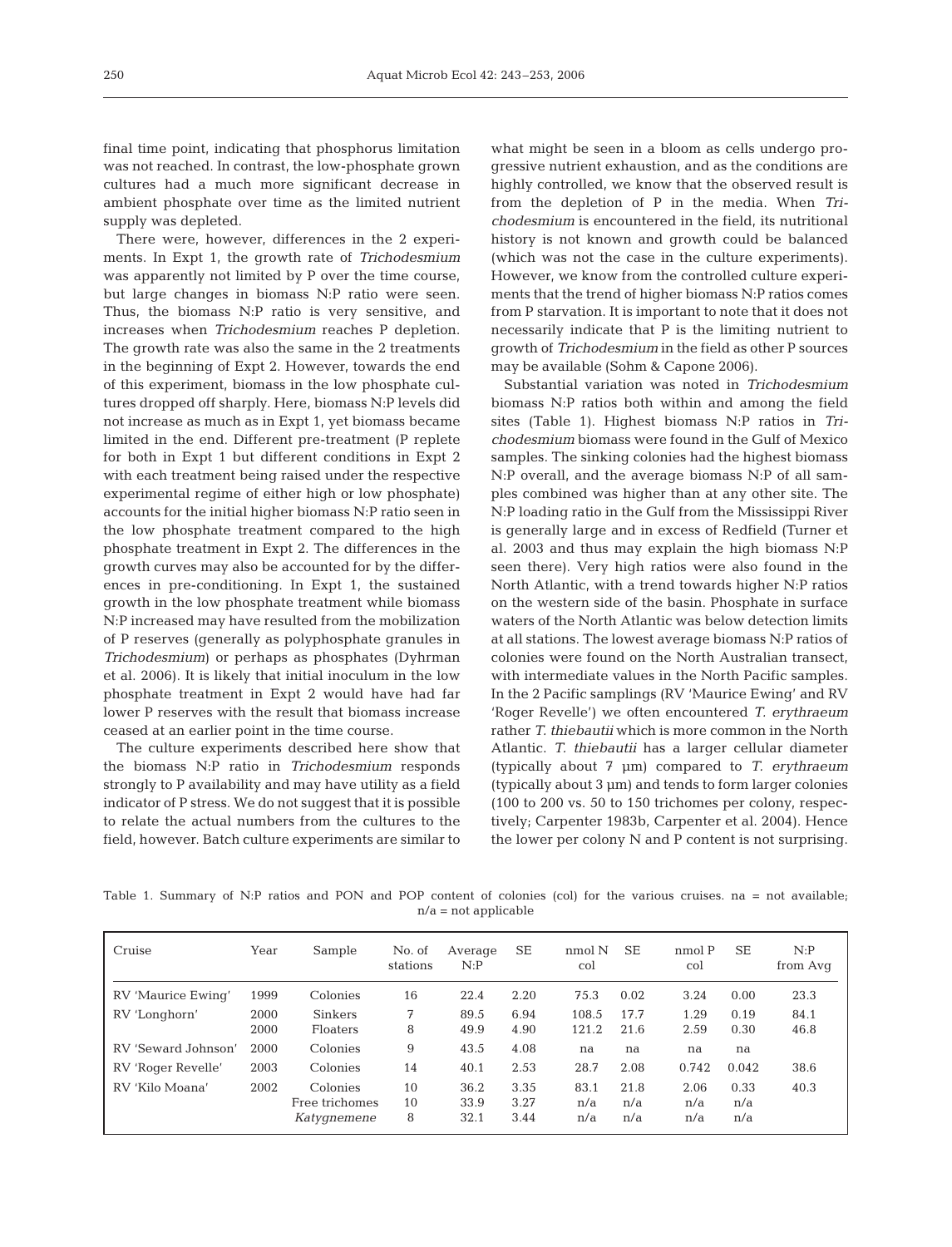The *Trichodesmium* IMS 101 culture is putatively *T. erythraeum* (Orcutt et al. 2002)*.* For comparison with the field studies, and assuming 150 trichomes per colony, the P content of the high phosphate culture in the second experiment averaged  $3.1 \pm 0.22$  µmol P per colony, and  $27 \pm 3.52$  µmol N per colony while the low phosphate culture averaged  $2.5 \pm 0.16$  µmol P per colony and  $10.2 \pm 3.21$  µmol N per colony. The N:P ratios varied as described in Figs. 2 & 3 from near-Redfield to approximately 125 under severe P depletion.

Recent geochemical (Wu et al. 2000) and biological (Cotner et al. 1997, Sañudo-Wilhelmy et al. 2001, Dyhrman et al. 2002, Mulholland et al. 2002, Ammerman et al. 2003) evidence from the North Atlantic suggest that phosphorus may be in much shorter supply, relative to Fe, for surface diazotrophs. In addition, the phosphocline is generally deeper than the nitracline in the Sargasso Sea (Michaels et al. 1994, Wu et al. 2000). In the North Atlantic Ocean and Sargasso Sea, a highly oligotrophic basin, our research provides further evidence for severe phosphate depletion and suggests that phosphorus levels may be sufficiently low to exercise control on diazotrophs. The high *Trichodesmium* biomass N:P ratios and low phosphate concentrations in the Gulf of Mexico also suggest a potential for severe P limitation.

Across the northern Australian coast, throughout the Arafura, Timor, and Coral Seas, *Trichodesmium* biomass N:P ratios were generally lower, ranging from 11 to 47, with an average much closer to the Redfield ratio at 22. This suggests a higher availability of phosphorus, possibly a result of the relatively shallow sediments or proximal terrestrial influences, or both. Indeed, phosphate concentrations, while low, were usually measurable, and in the surface appeared to be generally in excess of nitrate (low soluble inorganic N:P). Compared with results from the culture experiments and the North Atlantic and Gulf of Mexico transects, it appears that *Trichodesmium* in the waters north of Australia are not highly P limited. Indeed, at most sites, the N:P of DIN to DIP was lower than the Redfield ratio (data not shown), suggesting P sufficiency there.

In the NPSG, N:P ratios of *Trichodesmium* biomass were also closer to Redfield than in the apparently Plimited Gulf of Mexico and western North Atlantic (generally  $<50$  compared to  $>50$ ). In addition, the ratios were consistent for 2 consecutive years. *Katygnemene*, a diazotroph very closely related to *Trichodesmium*, exhibited the same N:P ratio, as the *Trichodesmium* collected that same year, suggesting they do not respond differently to phosphate concentrations. The relatively lower N:P ratios found in the Pacific, and the failure of ratios to correlate with  $PO<sub>4</sub><sup>3</sup>$ concentrations, implies that *Trichodesmium* is not P-

limited in the NPSG. However, colonies could be Pstressed at certain locations, as biomass N:P was >50 for some stations.

Comparing the values for N:P in the field with those found in culture experiments, it appears that *Trichodesmium* in all basins are dealing with some level of P deficiency, except for certain areas north of Australia. Ratios below Redfield are likely caused by luxury consumption and storage of phosphate. It remains to be seen at what N:P ratio these stores run out and colonies truly become P-limited. Kustka et al. (2003) suggest that an N:P ratio of about 40 is the critical ratio for P limitation, based on a comparison of  $N_2$  fixation rates to N:P ratios. Our present findings roughly agree with their study.

While several studies have observed field populations of *Trichodesmium* with respect to molar biomass N:P ratio, the data are relatively limited in space and time. Mague et al. (1977) reported an N:P ratio of 20:1 for *Trichodesmium* colonies collected at one station north of the Hawaiian Islands. Letelier & Karl (1996) reported molar N:P ratios for free trichomes of 52 and 45 for May 1990 and October 1991, respectively, and of 42 ± 6.15 (SD) for colonies from Stn ALOHA. Letelier & Karl (1998) examined the N:P ratio of sinking and rising colonies collected from 5 and 100 m. Near surface colonies averaged an N:P ratio of about 43 regardless of buoyancy, while rising colonies from depth had a lower, although not significantly different, N:P ratio (~34) than sinking colonies (~45). These values fall in the mid-range relative to our Gulf of Mexico and Atlantic samples. Sañudo-Wilhelmy et al. (2001) found a relatively low N:P ratio (~18) in their subtropical North Atlantic transect between 10 and 16° N, with higher values ( $\sim$ 50) further south between 0 and  $6^{\circ}$  N. Karl et al. (1992) reported very high biomass N:P ratios (125:1) in surface particulates after a *Trichodesmium* bloom event, providing further evidence of a very flexible cell quota for *Trichodesmium*. White et al. (pers. comm.) have also found wide variability in the N:P ratios of *Trichodesmium* continuous cultures as a function of P availability.

Recently, Sañudo-Wilhelmy et al. (2004) reported that a significant portion of cellular P is adsorbed to the cell surface of *Trichodesmium* colonies. The extent of  $PO_4^3$ <sup>-</sup> adsorption, which is variable, has implications for the use of bulk N:P as an indicator of P stress. High concentrations of adsorption of  $PO<sub>4</sub><sup>3-</sup>$  relative to that bound organically would lower the bulk N:P ratio relative to the actual PON:POP. We did not correct for this extracellular P in our measurements, and thus the intracellular N:P ratio is likely greater than the numbers reported here. While extracellular phosphorus is not part of the so-called 'biological pool', a recent experiment suggests *Trichodesmium*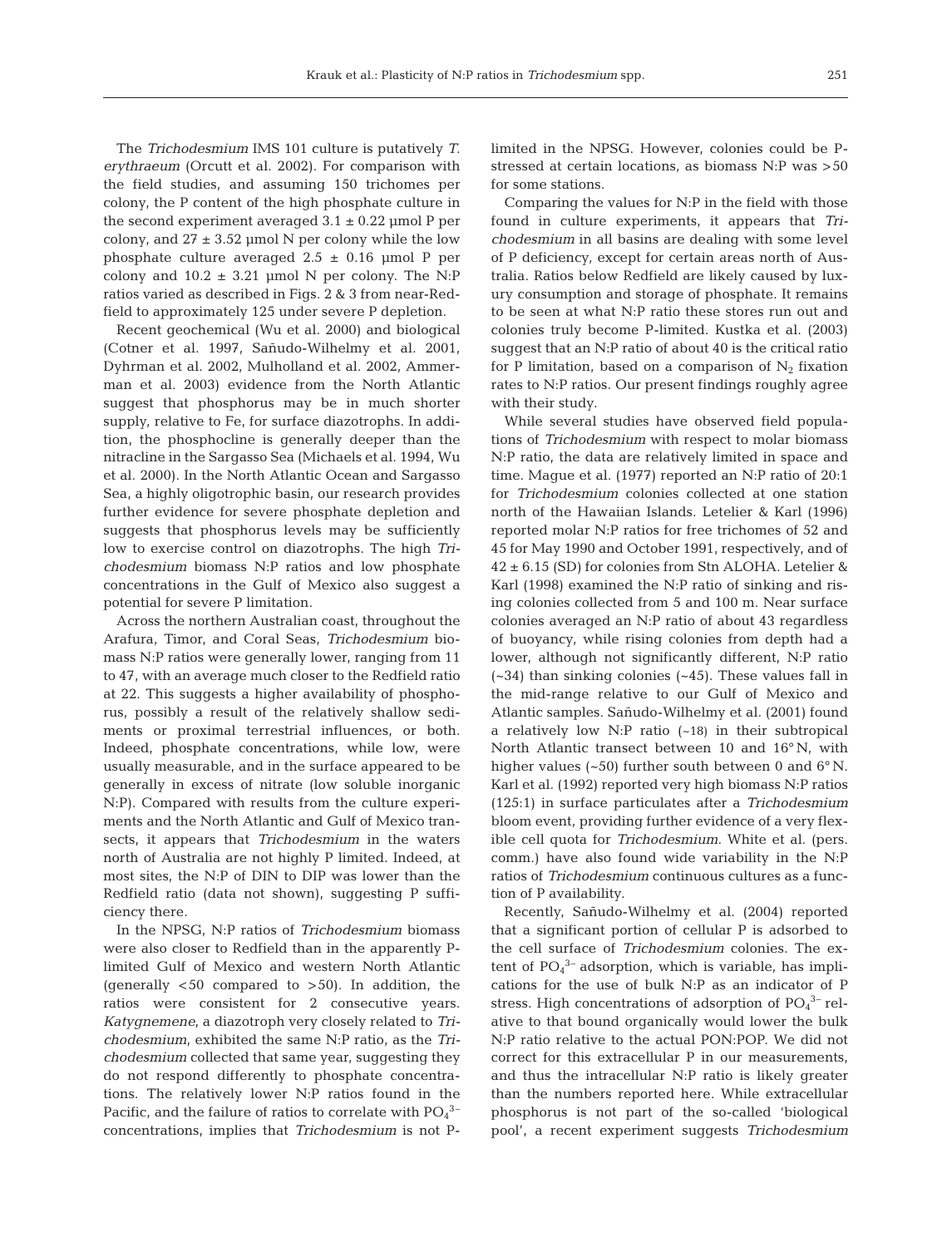can internalize the extracellular pool at a rate of approximately  $25\%$  d<sup>-1</sup>, and thus it is important to cells (Fu et al. 2005).

Plasticity in N:P ratios is not restricted to diazotrophs: other marine cyanobacteria also exhibit considerable placticity in their cellular N:P ratios. *Synechococcus* and *Prochlorococcus* strains showed biomass N:P ratios of 21 to 33 under nutrient-replete conditions and 59 to 109 under P limitation (Bertilsson et al. 2003). A separate study found ranges of 15 to 24 for *Prochlorococcus* and 7 to 36 for *Synechococcus* (Heldal et al. 2003). Such plasticity is also commonly noted in eukaryotes. For example, Goldman et al. (1979) reported an N:P ratio range of 15:1 to 100:1 for *Monochrysis lutheri*. Karl et al. (2001) found considerable seasonal and interannual variability in N:P ratios of both soluble and particulate material at Stn ALOHA in the NPSG. This included a secular trend of increasing N:P ratio in the particulate pool over the 9 yr observation period.

Understanding the cellular stoichiometry of marine plankton, and in particular diazotrophs, has important implications in a number of arenas (Mahaffey et al. 2005). In a geochemical analysis of nutrient fields in the North Atlantic, Gruber & Sarmiento (1997) integrated the excess N accumulating along isopycnals, and derived an estimate for the amount of  $N_2$  fixation needed to account for this by assuming an N:P ratio for diazotrophs well above Redfield to account for the ingrowth of the nitrate. They chose a value for *Trichodesmium* biomass of 125 N:1 P, gleaned from the study by Karl et al. (1992). Gruber & Sarmiento (1997) recognized the sensitivity of their *N*\* based estimate to the N:P ratio selected. Given our evidence, a lower value may be appropriate. Using a value of 45 (rather than 125) would increase their  $N_2$  fixation estimate for the Atlantic by about 50%. However, as noted by Hansell et al. (2004), large uncertainties exist in the N fixation estimates based on  $N^*$ . Hansell et al. (2004) estimates suggest  $N_2$  fixation rates of approximately 10 to 25% of that suggested from the Gruber & Sarmiento (1997) analysis.

As the modeling of marine systems advances and incorporates functions such as  $N_2$  fixation, knowledge of the elemental stoichiometry of diazotrophs becomes critical (Hood et al. 2000). However, most coupled biogeochemical models assume Redfield C:N:P stoichiometry, although this approach is slowly changing. Correct representation of the stoichiometry of  $N_2$  fixers is important if models are meant to be representations of the real world. Our research shows that *Trichodesmium* does not conform to Redfield stoichiometry with respect to its N:P ratios and that these ratios respond to, and are indicative of, P limitation in this abundant and cosmopolitan diazotroph.

*Acknowledgements.* We thank Laura Sprague for nutrient analysis, Miles Furnas for logistic assistance during the Australian transect, Karin Bjorkman for low level phosphate data for the RV 'Roger Revelle' cruise, and the crews of the RV 'Maurice Ewing' 'Longhorn', 'Seward Johnson', 'Kilo Moana' and 'Roger Revelle' for their invaluable assistance in field collections. This is contribution no. 1340 from The University of Texas Marine Science Institute. D.G.C., J.P.M. and T.A.V. thank the Biological Oceanography Section of the Ocean Sciences Division of NSF for support of this research.

#### LITERATURE CITED

- Ammerman JW, Hood RR, Case DA, Cotner JB (2003) Phosphorus deficiency in the Atlantic: an emerging paradigm in oceanography. EOS Trans Am Geophys Union 84:165–170
- Bertilsson S, Berglund O, Karl DM, Chisholm SW (2003) Elemental composition of marine *Prochlorococcus* and *Synechococcus*: implications for the ecological stoichiometry of the sea. Limnol Oceanogr 48:1721–1731
- Capone DG (1993) Determination of nitrogenase activity in aquatic samples using the acetylene reduction procedure. In: Kemp PF, Sherr BF, Sherr EB, Cole JJ (eds) Handbook of methods in aquatic microbial ecology. Lewis Press, Boca Raton, FL, p 621–631
- Capone DG, Zehr J, Paerl H, Bergman B, Carpenter EJ (1997) *Trichodesmium*: a globally significant marine cyanobacterium. Science 276:1221–1229
- Capone DG, Burns JA, Mahaffey CL, Gunderson T, Michaels AF, Montoya JP, Subramaniam A, Carpenter EJ (2005) Nitrogen fixation by *Trichodesmium* spp.: an important source of new nitrogen to the tropical and sub-tropical North Atlantic Ocean. Global Biogeochem Cycles 19: 10.1029/2004GB002331
- Carpenter EJ (1983a) Nitrogen fixation by marine *Oscillatoria (Trichodesmium)* in the world's oceans. In: Carpenter EJ, Capone DG (eds) Nitrogen in the marine environment. Academic Press, New York, p 65–103
- Carpenter EJ (1983b) Physiology and ecology of marine *Oscillatoria (Trichodesmium)*. Mar Biol Lett 4:69–85
- Carpenter EJ, Subramaniam A, Capone DG (2004) Biomass and primary productivity of the cyanobacterium, *Trichodesmium* spp., in the southwestern tropical N Atlantic Ocean. Deep-Sea Res Part I 51:173–203
- Chen YB, Zehr JP, Mellon M (1996) Growth and nitrogen fixation of the diazotrophic filamentous nonheterocystous cyanobacterium *Trichodesmium* sp. IMS 101. J Phycol 32:916–923
- Cotner JB, Ammerman JW, Peele ER, Bentzen E (1997) Phosphorus-limited bacterioplankton growth in the Sargasso sea. Aquat Microb Ecol 13:141–149
- D'Elia CF, Steudler PA, Corwin N (1977) Determination of total nitrogen in aqueous samples using persulfate digestion. Limnol Oceanogr 22:760–764
- Deutsch C, Gruber N, Key R, Sarmiento J (2001) Denitrification and  $N_2$  fixation in the Pacific Ocean. Global Biogeochem Cycles 15:483–506
- Dyhrman ST, Webb EA, Anderson DM, Moffett JW, Waterbury JB (2002) Cell-specific detection of phosphorus stress in *Trichodesmium* from the western north Atlantic. Limnol Oceanogr 47:1832–1836
- Dyhrman ST, Chappel PD, Haley ST, Moffet JW, Orchard ED, Waterbury JB, Webb EA (2006) Phosphate utilization by the globally important marine diazotroph *Trichodesmium*. Nature 439:68–71